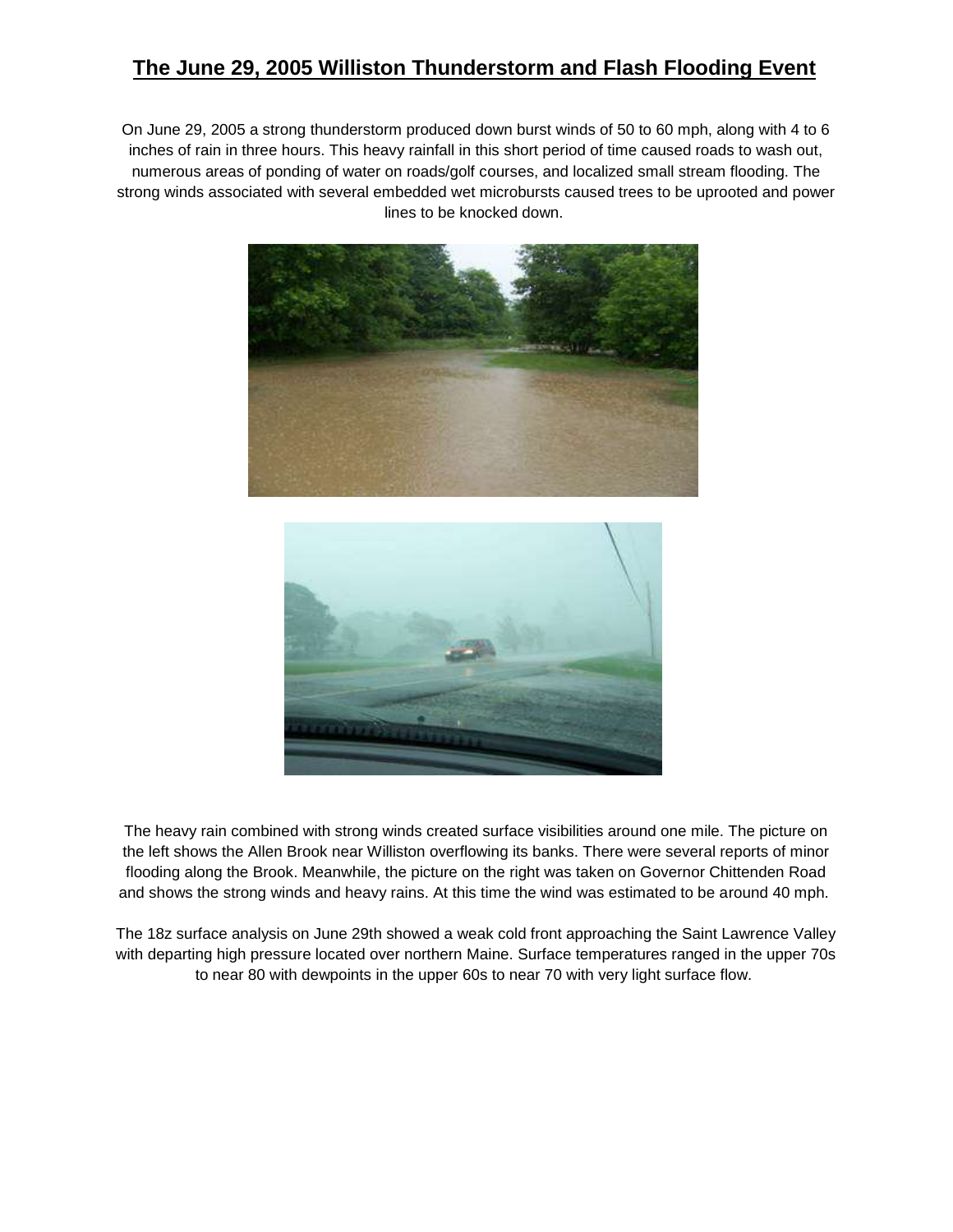

The upper air data on June 29th showed very weak winds aloft across northern New York and Vermont. At 250mb the strongest winds associated with the jet was located near the Hudson Bay with the best upper level divergence across southern Canada and northern New York. At 500mb the flow was very weak with winds less than 20 knots and temperatures around -8c. At 700mb and 850mb the flow was very weak (less than 15 knots) with a weak trough noted by the 12z upper air analysis. The picture on the left shows the 250 mb analysis and the right side diagram below shows the 500 mb upper air analysis.

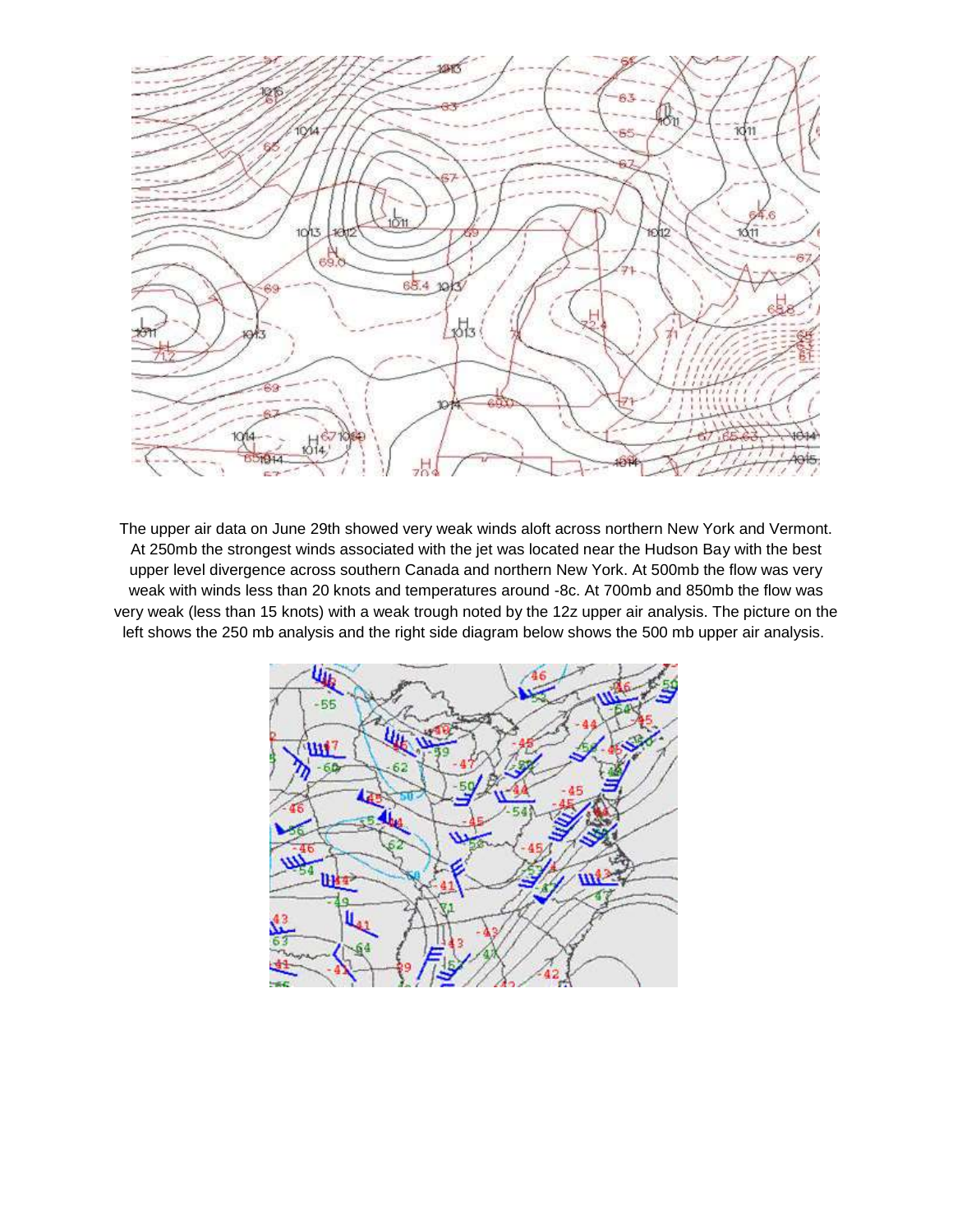

The Albany 12z sounding on June 29th showed plenty of moisture through the column with precipitable water values near 2.0 inches. The Albany sounding also showed a weak cap around 850mb, but with surface heating the cap would quickly dissipate. In addition, the sounding indicated the potential to mix dry adiabatically from 700mb, and the CAPE profile was tall and skinny. The sounding also supported the potential for heavy rain based on a slow storm motion (270@10 knots) and a warm cloud depth near 4.0 km. The low level wind field helped to enhance the storm relative inflow of warm moist air into the storms and helped the storms back build and train over the same areas. Finally, the soundings showed CAPE values near 1000 j/kg2 total totals around 50 and K-Index values near 40. Little shear was evident from the Albany sounding, based on limited winds aloft and turning with height.



**Figure 1: Albany 12z Sounding**

The radar analysis for this event showed several interesting features. One important factor was the limited movement of the heavy rain producing storm near Williston. In addition, this storm had several pulses of higher reflectivity cores aloft, which transferred momentum to the surface per the 0.5 velocity data from the CXX radar. These reflectivity cores also transferred to the ground and produced areas of very heavy rain and strong winds. The following image is a composite reflectivity loop from the CXX radar. Please note the strong >60 DBZ returns around 1824z and the several increased reflectivity cores the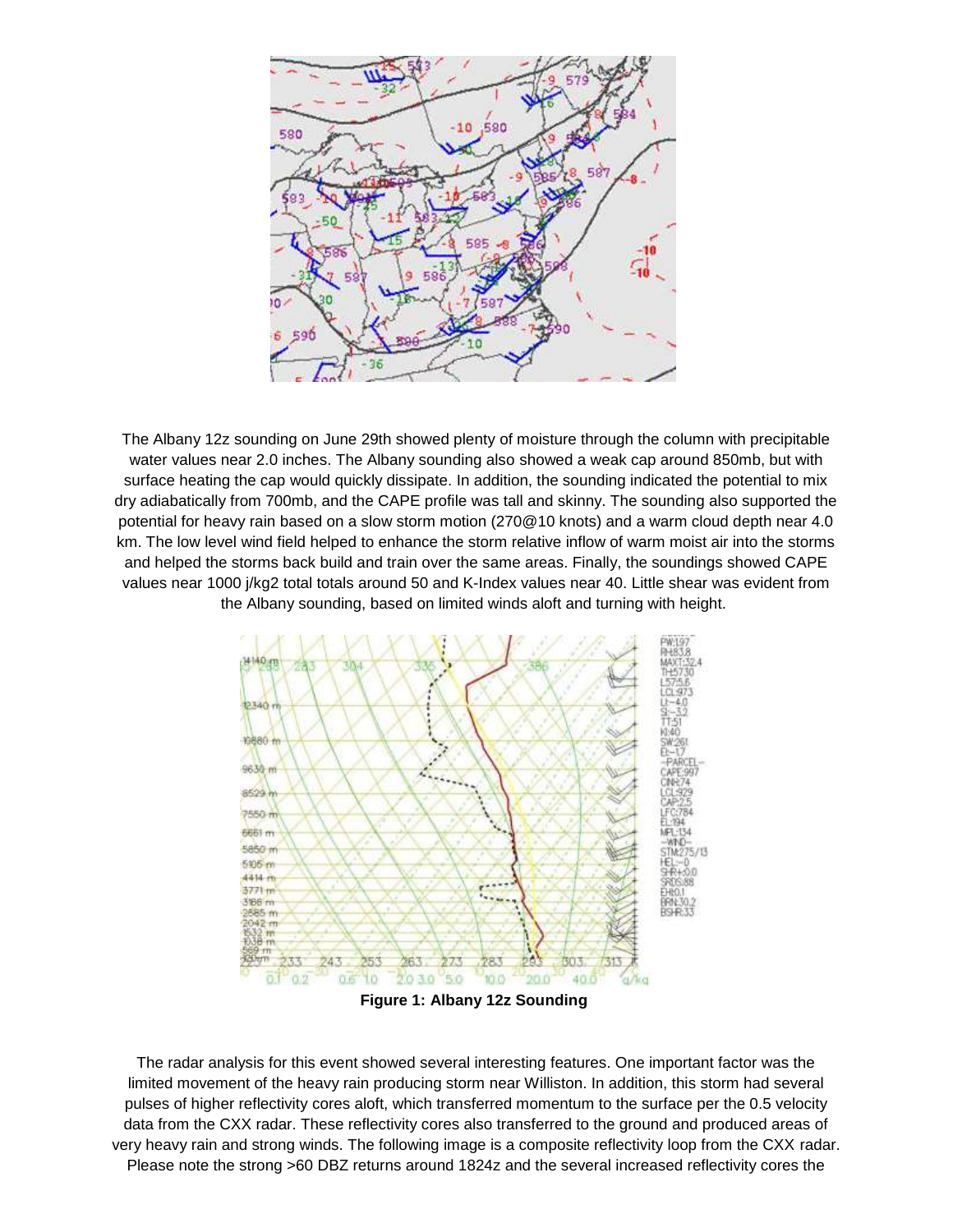storm cycles through during the loop. This loop also shows very slow storm movement and a trend for the cells to back build south toward Richmond and Interstate 89.



This 4 panel reflectivity display of the mid layer DBZ returns show a strong core aloft. This was 5 to 6 minutes prior to the strongest winds reaching the ground. These cores of strong reflectivity occurred several times in the life span of the storm.



The velocity loop below shows several pulses of increased surface divergences associated with the wet microburst. The 0.5 degree velocity shows maximum low level divergences of 40 knots outbound and 40 knots inbound. Given the close proximity of the cell to the radar, this higher velocity couplet was just off the surface and based on photos, was definitely transferred to the ground. Also, you can see several enhanced inbound and outbound areas in the data as the storm pulsed up and down and transferred down drafted winds to the surface. This is noted by the closeness of the divergence pattern, then having the winds separate through time and then come back together as another burst hits the surface.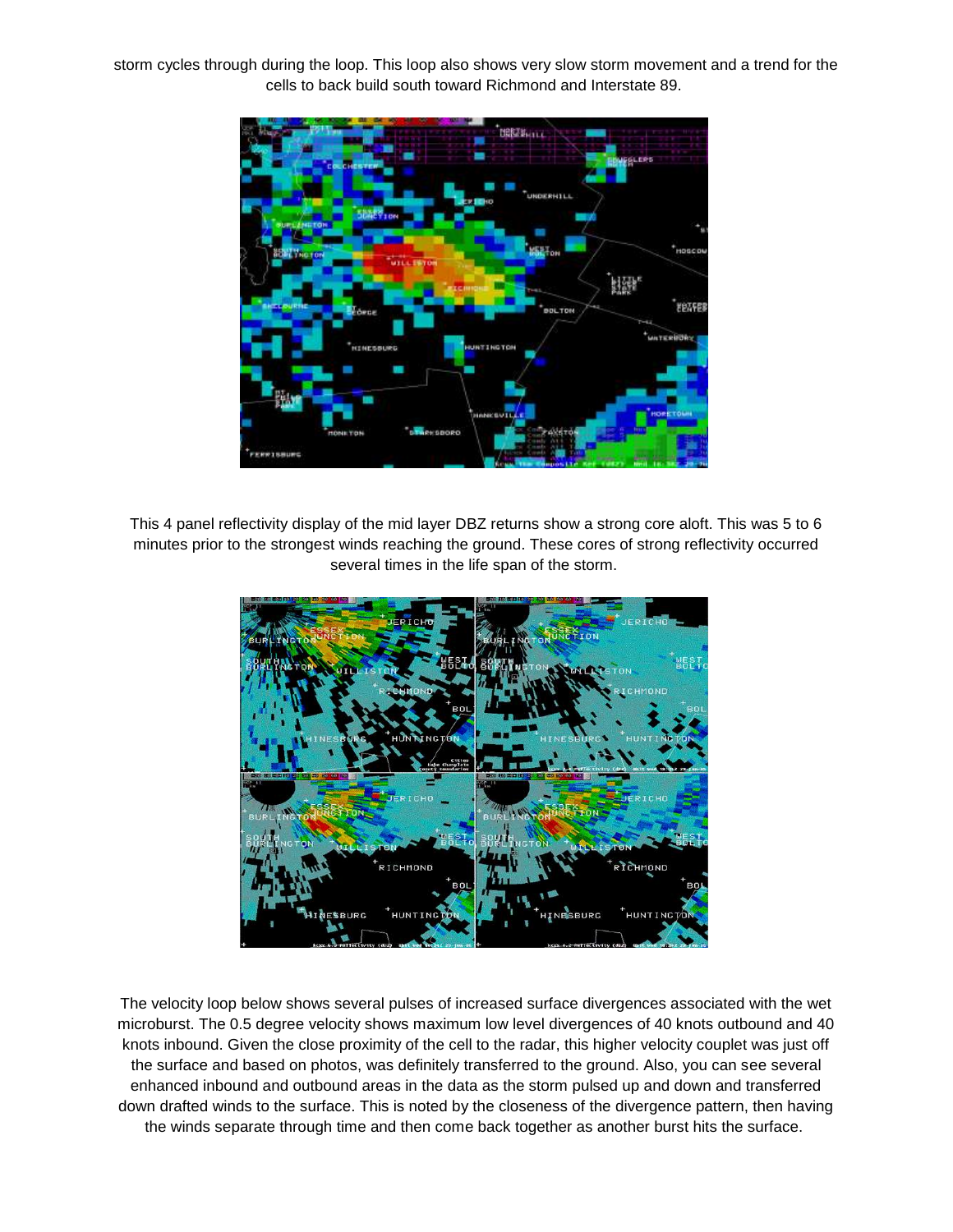

At 1838z the 0.5 velocity display indicated two separate pulses of inbound and outbound winds associated with the cell located near Williston. The maximum inbound and outbound velocities for these pulses were 40 knots. This is a classic velocity pattern associated with a wet microburst and its associated downdraft.



The one hour and storm total precipitation displayed showed that this storm produced a very isolated rainfall amounts near Williston of 2 to 3 inches. There were several reports of local residents reporting 4 to 6 inches of rain in less than two hours near the town of Williston. Given the close proximity to the radar, the storm entering the cone of silence, and the type of clutter suppression used impacted the radar's ability to estimate the precipitation. The two maps below show the one hour storm total precipitation and the storm total precipitation from the CXX radar.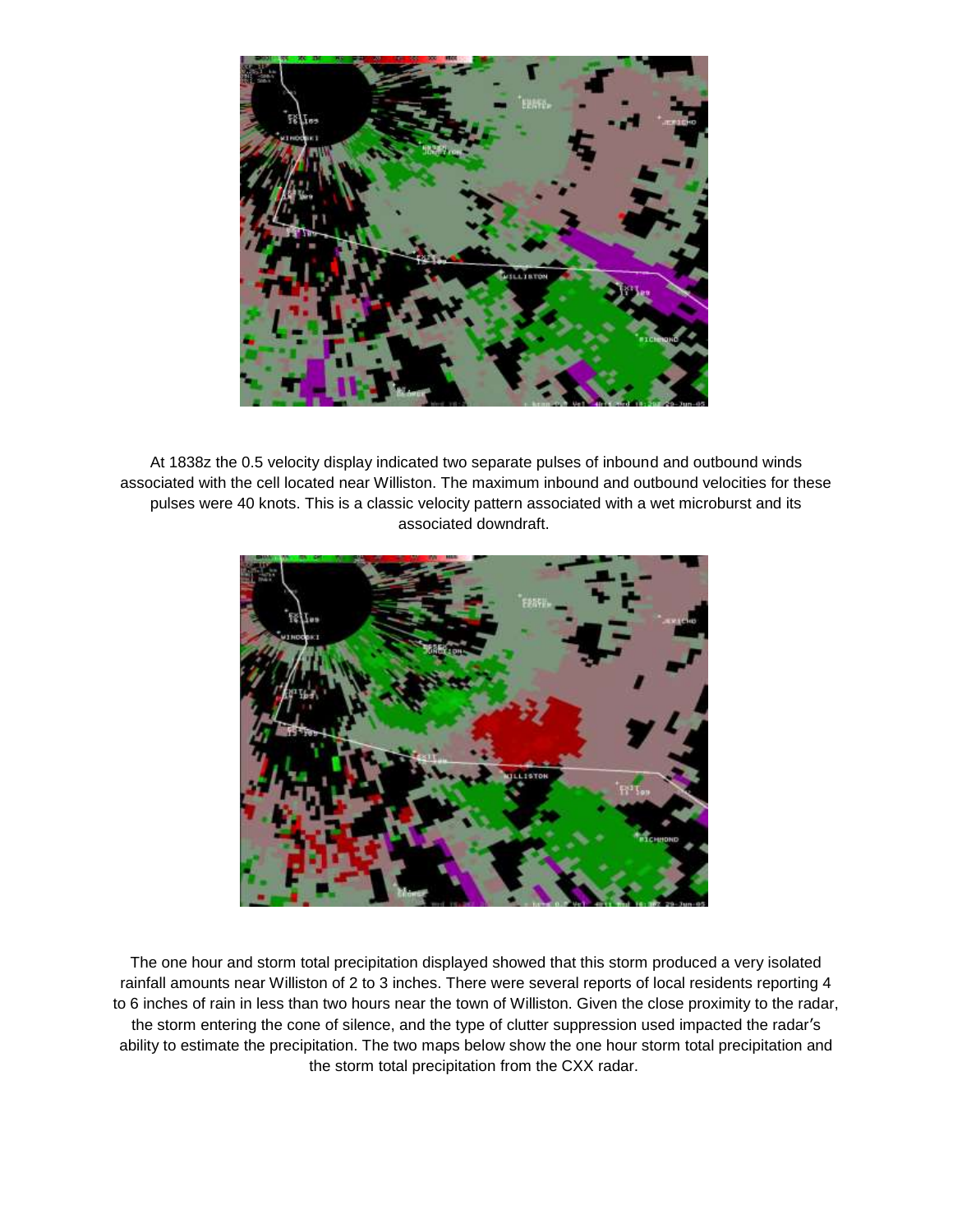

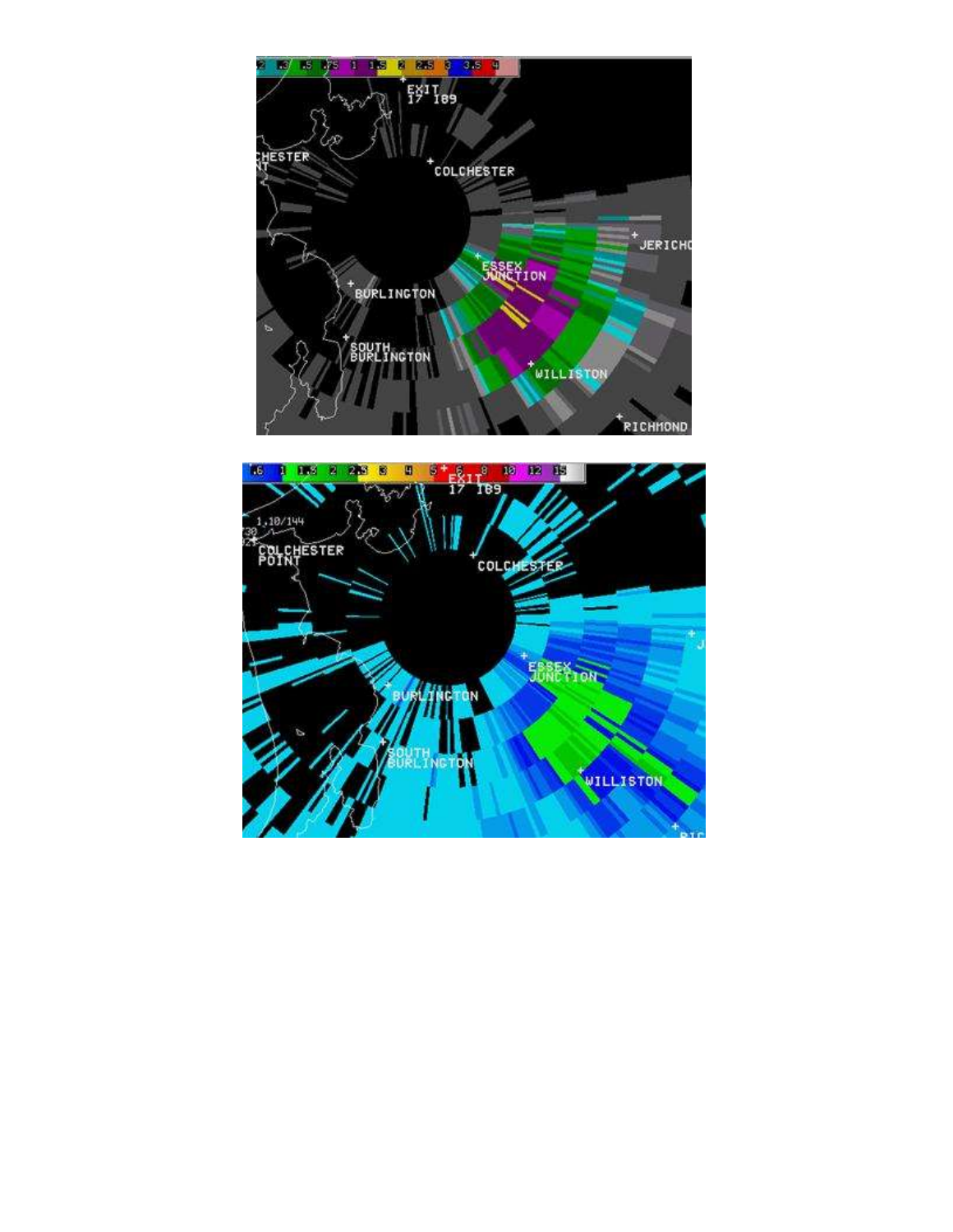